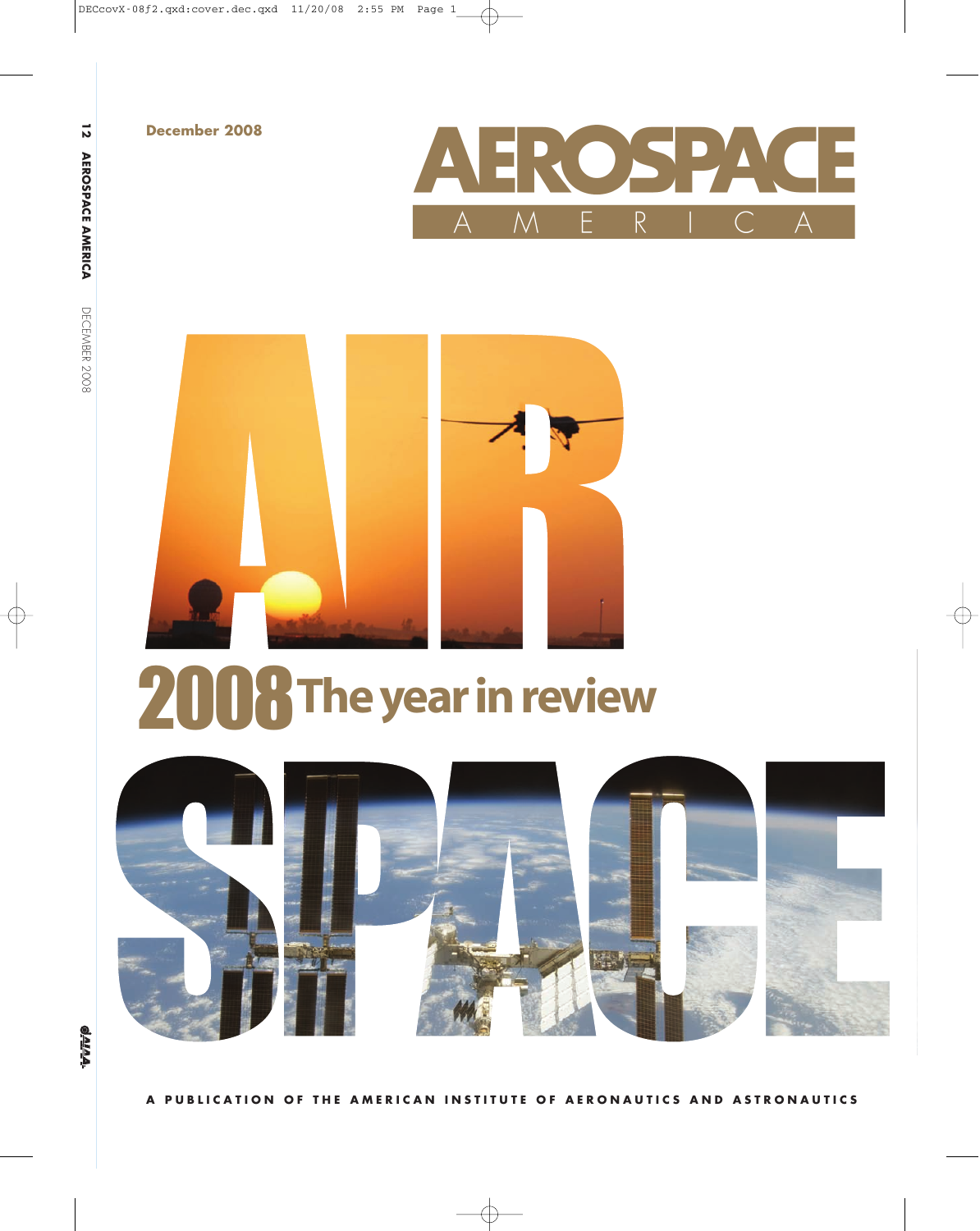## **Nuclear and future flight propulsion**

This year brought tremendous progress in nuclear and future flight propulsion, with advanced research in outer planetary mining and breakthrough propulsion physics.

#### **Mining the outer solar system**

In the development of atmospheric mining of the outer solar system, supporting vehicles were investigated and their masses and trip times assessed. Overall, nuclear electric propulsion (NEP) and nuclear thermal propulsion (NTP) vehicles can deliver the needed payload masses to outer planet moon bases. However, the added masses required for the vehicles, the insitu propellant manufacturing facilities, the landing vehicles, and other infrastructure impose a large added mass penalty for the smaller atmospheric mining missions.

Supporting vehicles for moon base activities will cause significant growth in the mass delivered to the outer planets to support the atmospheric mining operations. The moon base lander masses required for varying levels of rocket specific impulse were estimated. Even with a 480-sec  $I_{\rm sp}$ , the lander masses for delivering a large payload to the surface will not be modest: approximately 144 metric tons (MT).

To support the moon base transportation, NEP transfer vehicles were investigated. The initial mass for the NEP orbital transfer vehicles was estimated for a range of payload masses and propulsion system dry masses. The total of the payload and the propulsion system dry mass was 21, 51, and 101 MT. This range was selected based on past studies and the potential variations in mass to accommodate long-lived NEP vehicles in outer planet environments (the need for additional thrusters to allow for thruster lifetime limits, and so on).

With the 21-MT dry mass class NEP vehicles with a 5,000-sec *I*sp, the initial mass for the alpha of 10 kg/kW ranges from 49.4 MT for the 0.5-MWe (megawatts of electrical power) vehicle, 135 MT for the 5-MWe vehicle, and 230 MT for the 10-MWe vehicle. Thus the lower power NEP (with power levels of less than 5 MWe at 10 kg/kW) can deliver a lower initial mass than the 145-MT initial mass NTP vehicle option.

A moon base is an additional complexity that will increase maintenance requirements and add higher cost to the mining scenario. By using only orbital resources, such as orbital transfer vehicles, and the interplanetary transfer vehicle for Earth return, the mass that must be

transferred to the outer planets is reduced. Therefore reducing the moon base's complexity will be a great benefit for any mining plan.

Because of the added mass and complexity associated with the outer planet moon base options, these options do not appear attractive. Space-based assets seem superior in terms of reducing mission mass and complexity. The added maneuvers for lifting the propellant from the moon's surface, rendezvous and transfer to the transfer vehicle, and then conducting the relatively long trip from the moon's orbit to the rendezvous and pickup point all add many hundreds of metric tons to the overall system.

However, building small way stations or storage points on small moons may have potential advantages. Their cold surfaces would be attractive for cryogenic caches of fuels or other insitu resources that require long-term storage. Future interstellar exploration will be fostered and fueled by the in-situ resources of the ice giant planets Uranus and Neptune. Humankind's first tentative steps out of the solar system will likely use the powerful energies of the outer planet atmospheric gases.

#### **Stepping-stones to the stars**

An initial survey of locations and resources in the outer solar system was conducted. Propulsion options from many studies were summarized and other likely sources of propellants and other in-situ resources identified.

Atmospheric mining of the outer solar system is one of the options for creating nuclear fuels, such as 3He, for future fusion-powered exploration vehicles or powering reactors for Earth's planetary energy. The atmospheres of Uranus and Neptune would be the primary mining sites, and robotic vehicles would wrest these gases from the hydrogen-helium gases of those planets. While preliminary estimates of the masses of the mining vehicles have been created, additional supporting vehicles may enhance the mining scenarios. Storing the mined gases at automated bases on outer planet moons or orbital transfer vehicles was an idea conceived to ease the storage requirements on interplanetary transfer vehicles (that would return the cryogenic gases to Earth).

In addition, Kuiper Belt objects and bodies in the Oort Cloud may provide havens for human and robotic explorers. Caches of propellant ices and gases on these primordial objects may be excellent way stations on the path to interstellar space. Bodies such as Plutinos may provide attractive cryogenic construction sites for large fusion- or antimatter-powered vehicles.

by **Benjamin Donahue, Tryshanda Moton-Nkhata** and the **AIAA Nuclear and Future Flight Propulsion Technical Committee**